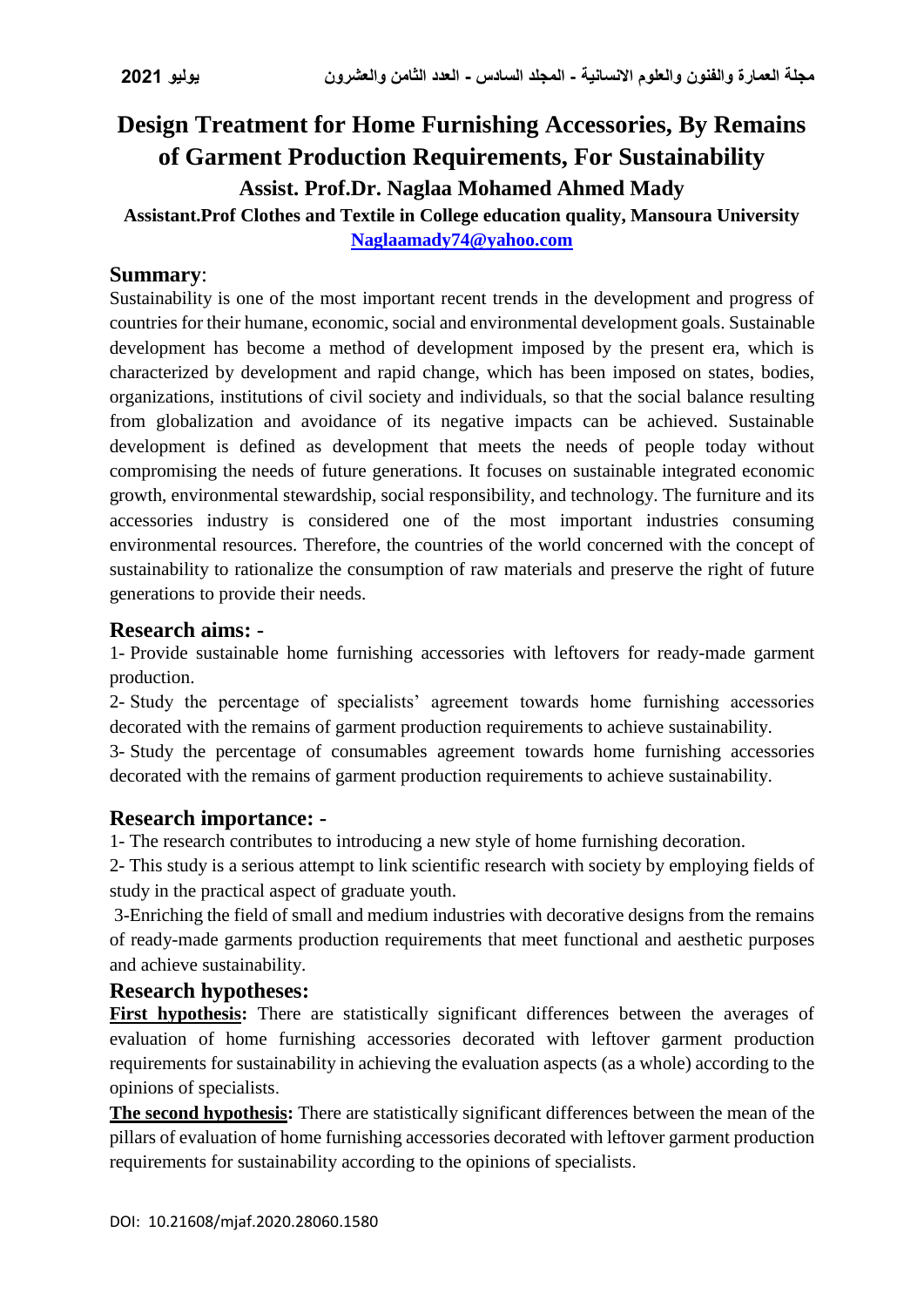**The third hypothesis:** There are statistically significant differences between the averages of evaluating home furnishing accessories decorated with leftover garment production requirements for sustainability in achieving the evaluation items (as a whole) according to the opinions of consumers.

**The fourth hypothesis:** There is a correlation between the arrangement of specialists and the arrangement of disposables for home furnishing accessories decorated with leftover garment production requirements for sustainability**.**

## **Research Methodology:**

The research follows a descriptive approach with analysis and application to suit it to achieve the research objectives.

**Research limits:** Research study is limited to:

- 1- Remains of garment production requirements.
- 2- Furniture accessories (pillows).

## **The research sample:**

The research samples included two categories as follows:

**Specialists:** Their number is (13), means the gentlemen of the teaching staff at specialized universities to know the degree of their acceptance towards home furnishing accessories decorated with the remains of garment production requirements to achieve sustainability.

**Consumables sample:** Their number is (30), means Community members to know their degree of acceptance towards home furnishing accessories decorated with the remains of garment production requirements to achieve sustainability.

## **Search tools:**

1- A questionnaire to measure the percentage of specialists' agreement towards home furnishing accessories decorated with leftover garment production requirements for sustainability. 2-A questionnaire to measure the percentage of consumables agreeing about home furnishing accessories decorated with leftover garment production requirements for sustainability.

## **Research results and Discussion:**

First: The proposed designs:

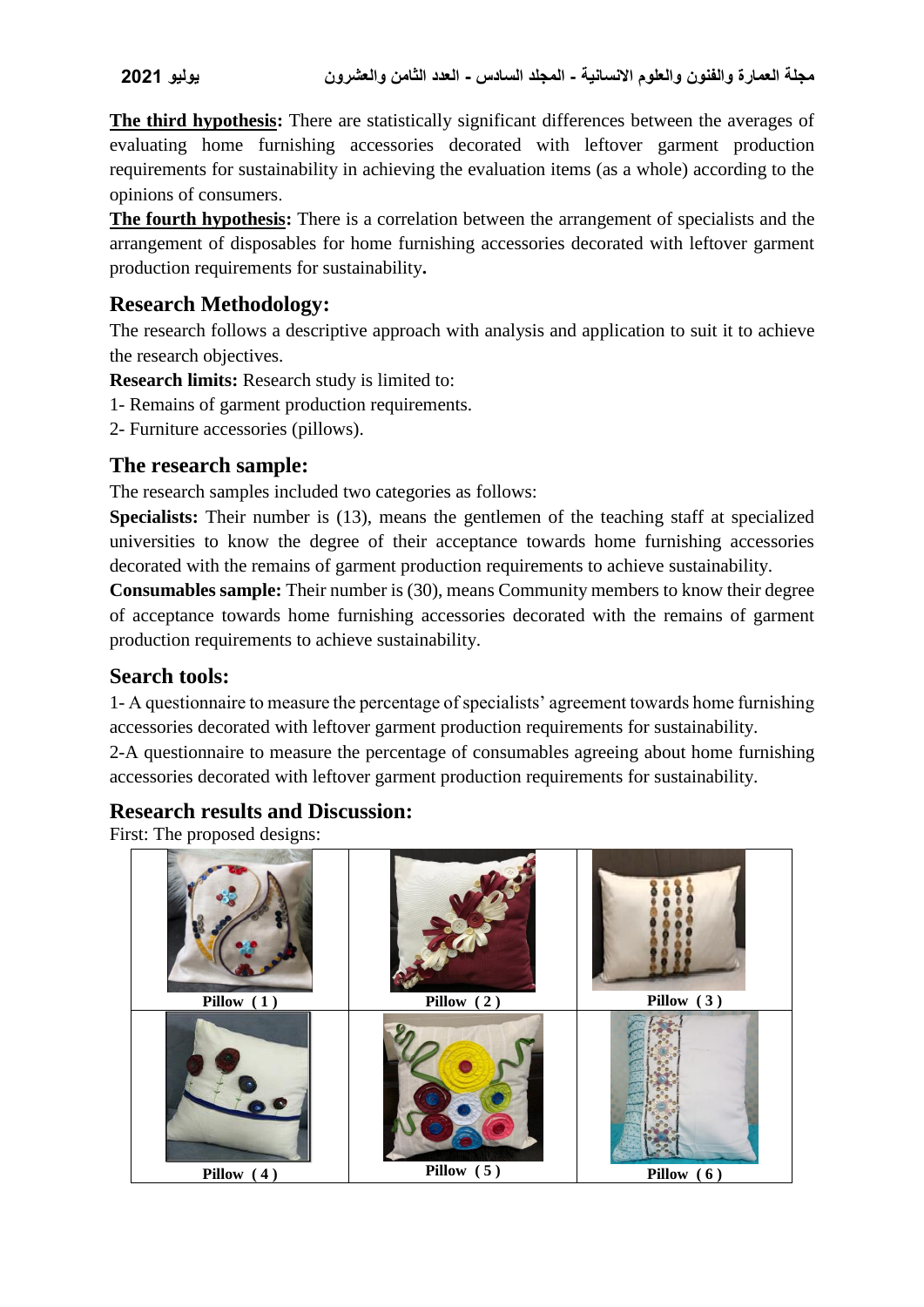

-To verify the first hypothesis, the implemented designs were presented to a group of (13) arbitrators who were specialized in the field of clothing and textiles and the data was tabulated in the SPSS statistical program to calculate the unidirectional variance analysis to know the significance of the differences between the average evaluation of specialists for home furnishing accessories decorated with the remains of supplies Production of ready-made clothes to achieve sustainability in achieving the evaluation aspects (as a whole) and the following table shows this:

| Source of<br>Contrast | Sum of<br>Squares | df  | Mean Square | F      | Sig. |
|-----------------------|-------------------|-----|-------------|--------|------|
| <b>Between Groups</b> | 330.467           |     | 36.719      | 15.839 | .000 |
| Within Groups         | 255.000           | 110 | 2.318       |        |      |
| Total                 | 585.467           | 119 |             |        |      |

The results of the previous table indicate that the value of (F) was (15,839) which is a statistically significant value, which indicates that there are differences between the evaluation of home furnishing supplements decorated with the remains of garment production requirements to achieve sustainability in achieving the evaluation aspects (as a whole) according to the opinions of specialists and in light of the previous, the first hypothesis of the research can be accepted.

-To verify the second hypothesis, the variance analysis was calculated for the average axis of evaluation of home furnishing accessories decorated with the remains of garment production requirements to achieve sustainability according to the opinions of specialists, and the following table shows that:

| Source of<br>Contrast | Sum of<br>Squares | df  | Mean Square | F     | Sig. |
|-----------------------|-------------------|-----|-------------|-------|------|
| <b>Between Groups</b> | 24.300            |     | 24.300      | 5.110 | .026 |
| Within Groups         | 561.167           | 118 | 4.756       |       |      |
| Total                 | 585.467           | 19  |             |       |      |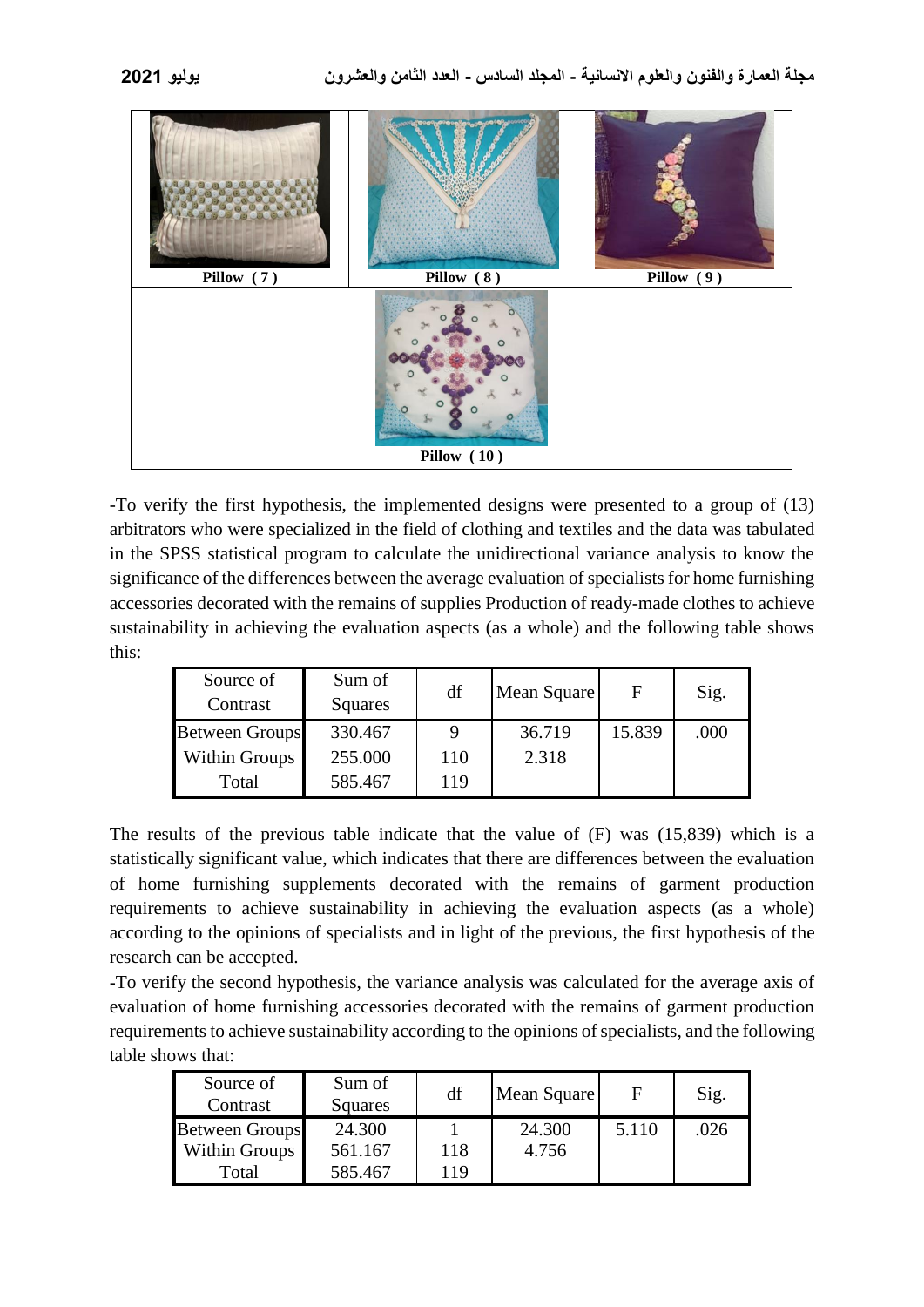The results of the previous table indicate that the value of (F) was (5.110) which is a statistically significant value, which indicates that there are differences between the axis of evaluation of home furnishing supplements decorated with the remains of garment production requirements to achieve sustainability according to the opinions of specialists.

-To verify the third hypothesis, the variance analysis was calculated for the average evaluation of home furnishing supplement decorated with the remains of garment production requirements to achieve sustainability in achieving the evaluation items (as a whole) according to the opinions of consumers, and the following table shows that:

| Source of<br>Contrast | Sum of<br>Squares | df  | Mean Square | F    | Sig. |
|-----------------------|-------------------|-----|-------------|------|------|
| <b>Between Groups</b> | 1035.877          | 9   | 115.097     | .821 | .598 |
| Within Groups         | 16822.000         | 120 | 140.183     |      |      |
| Total                 | 17857.877         | 129 |             |      |      |

The results of the previous table indicate that the value of (F) was (0.821) which is not statistically significant, indicating that there are no statistically significant differences between the averages of evaluation of home furnishing supplement decorated with the remains of garment production requirements to achieve sustainability in achieving evaluation items (as a whole). According to the opinions of consumers, and in light of the above, the third hypothesis of the research can be accepted.

-To verify the fourth hypothesis, the researcher calculated the Spearman rank correlation coefficient between the arrangement of specialists and consumables for home furnishing supplements decorated with the remains of garment production requirements to achieve sustainability as shown in the following table:

| the design    | <b>Specialists</b> | <b>Consumables</b> | <b>Rank correlation</b><br>coefficient of Spearman                    |
|---------------|--------------------|--------------------|-----------------------------------------------------------------------|
| Design $(1)$  | 7                  | 8                  |                                                                       |
| Design $(2)$  |                    | 5                  | at level                                                              |
| Design $(3)$  | 10                 | 6                  |                                                                       |
| Design $(4)$  | 3                  | $\overline{2}$     | $\begin{array}{l} 0.621* \\ {\rm relationship} \\ (0.01) \end{array}$ |
| Design $(5)$  | 8                  | 6                  |                                                                       |
| Design $(6)$  | 6                  | 4                  |                                                                       |
| Design $(7)$  |                    |                    |                                                                       |
| Design $(8)$  |                    | 3                  |                                                                       |
| Design $(9)$  | 9                  |                    | Relational                                                            |
| Design $(10)$ | ∍                  | 9                  |                                                                       |

The results of the previous table indicate that: the correlation between the arrangement of each of the specialists and consumers, in the light of the evaluation axes for each of them which reached a value ( $t = 0.621$ ) which is statistically significant at the level of significance (0.05) which is a direct relationship, meaning that there is a compatibility between the evaluation from the scientific point of view and the process. Thus, the researcher can accept the hypothesis that "there is a correlation between the arrangement of specialists and the arrangement of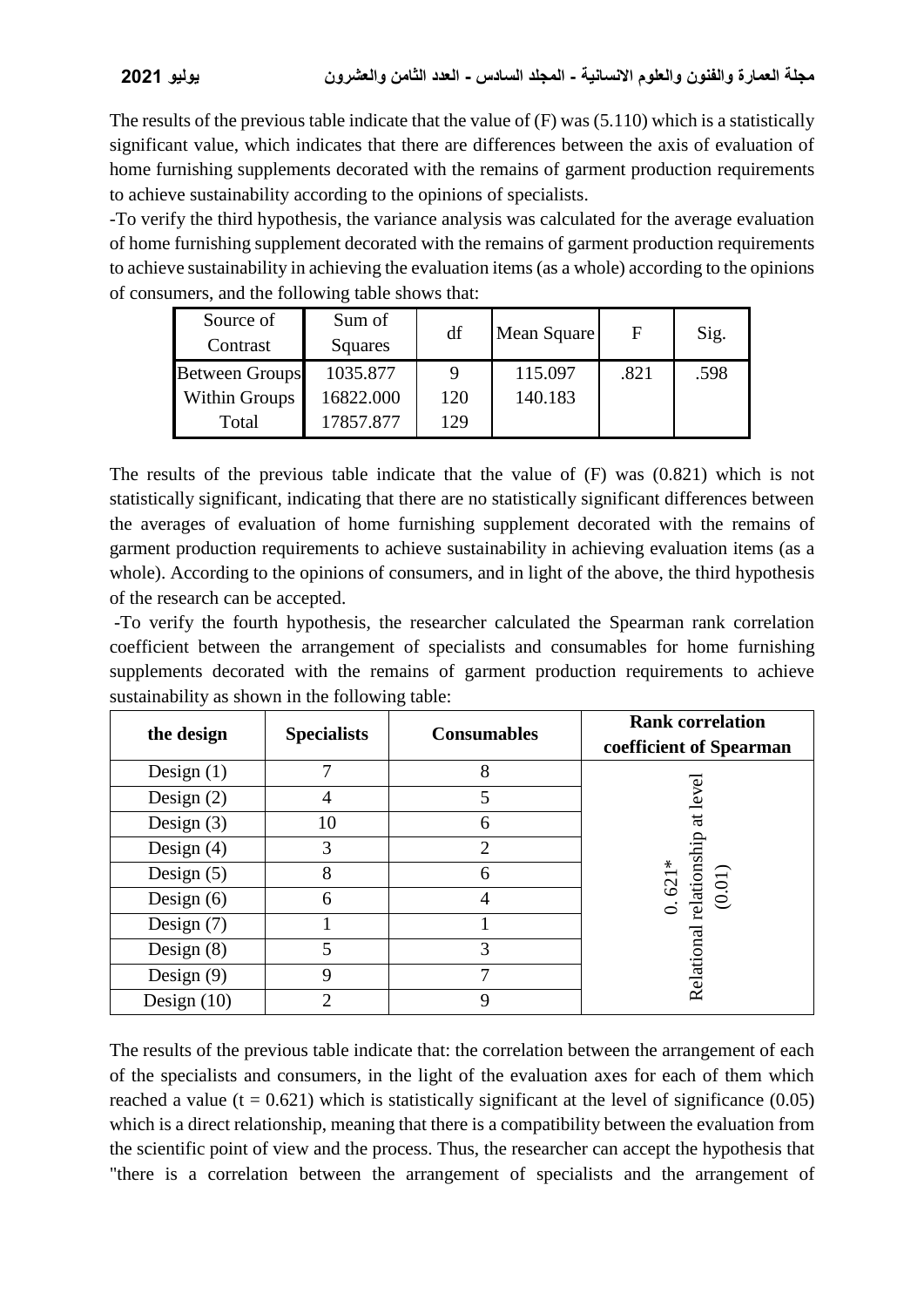disposables for home furnishing supplements decorated with the remains of garment production requirements to achieve sustainability.

## **Recommendations:**

1- Attention to the principle of experimentation in form and material, and in a way that supports innovative experimental thought, for the contribution of this thought in moving towards the future with a clear vision.

2- Attention to everything new in the field of furniture decoration.

3- Opening the fields of small industries through achieving sustainability and other areas.

## **References:**

- Albaqaawy , Asmaa saleh : " emkanyaat tasmemyah gadedah lealhrof w alarkam alarabyah letebaet mafroshat ghorfat altefl " , magalet albahth alelmy fe altarbyah , kolyat albnat le alaadab w alolom w altarbyah , a20 , g6 , gameaat aen shams , 2019m .

- Al-Basuony , Mahmoud Yousef : " asrar alfn altashkely " altabeah althalethah , alam alkotob , alkaherah , 2006 .

- Alsarhan , Thnaa Mostafa : " tadweer bkaya alakmeshah le estekhdamha fe mkmlat almafroshat " , magalet bhoth altarbyah alnaweah , gameat almansora adad 23 , algoz alawal october , 2011.

- Alsmman , Samyah Ibrahim : " mafroshat almanzl w aldekor aldakhly " altabaah alolah , dar alkalam lealnashr w altawzee ,dubi 2002m .

- Alshorbagy , Mostafa Mohamed : " rooyah hadethah lealromoz alshaabeyah kakemah tashkelyah w tawzefha fe tasmem mokmelat akmeshat almafrosht almatboaah " , almotamar alelmy alsanawy alawal , dawrat altanmeyah albashryah fe asr alawlamah , bekolyat altarbyah alnaweyah be almansorah fe gomhoryat masr alarabyah betarekh 12,13 ebril 2006 .

- Alarabyah , Mogamaa Alloghah : " Mogam alwagez " , alhayaah alamah leshoun almatabe alamereyah , 2001 .

- Alfawzan , Fatimah Fayez : " tecnologya tasmem w tatrez alshraaet alzakhrafyah w athrha ala gawdat almontag al nehaey " ,resalet magester , koleyat altsamem , gameaat alkaseem 2017m .

- Almelegy , Mohamed Ahmed : " derasah fanyah lemostalzamat entag almlabs alaskryah fe dawlet alemarat alarabya almotahedah (be altatbek ala jaket zobat alqowat algawyah)" , magalet eloom w fnoon , derasat w behoth , gameaat helwan 2010m .

- bakr alrazy , mohammed bin aby : " mokhtar alsahah " , bayroot , dar ehyaa altorath alaraby , 1999 .

- halbyah , shymaa mahmoud : "entag mfroshat w mkmlateha bestekhdam alkhrz kanawah le ahd almashroaat motnaheyat alseghar " , almotamar aldawly althany , altanmyah almostdamah lealmogtamaat be alwatan alaraby "dor althkafah w altorath w alfnon w alsenaat alebdaeya w alseyahah w alelom altatbeayah fe altanmyah almostdamah " december , alkaherah , 2017 .

-khalaf , enas ahmed : " teqnyat tnfez almafroshat w roayat gmalia le ethraeha belketabat almasrya alkadema b estekhdam Al computer" , resalt magester , kolyat alektesad almanzly , gameat helwan 2002 .

- khalel , nadyah mahmoud : " mokamelat almlabes " alekseswar " fan alanakah w algamal " , dar al fekr alaraby , t1 , alkaherah , 1999 .